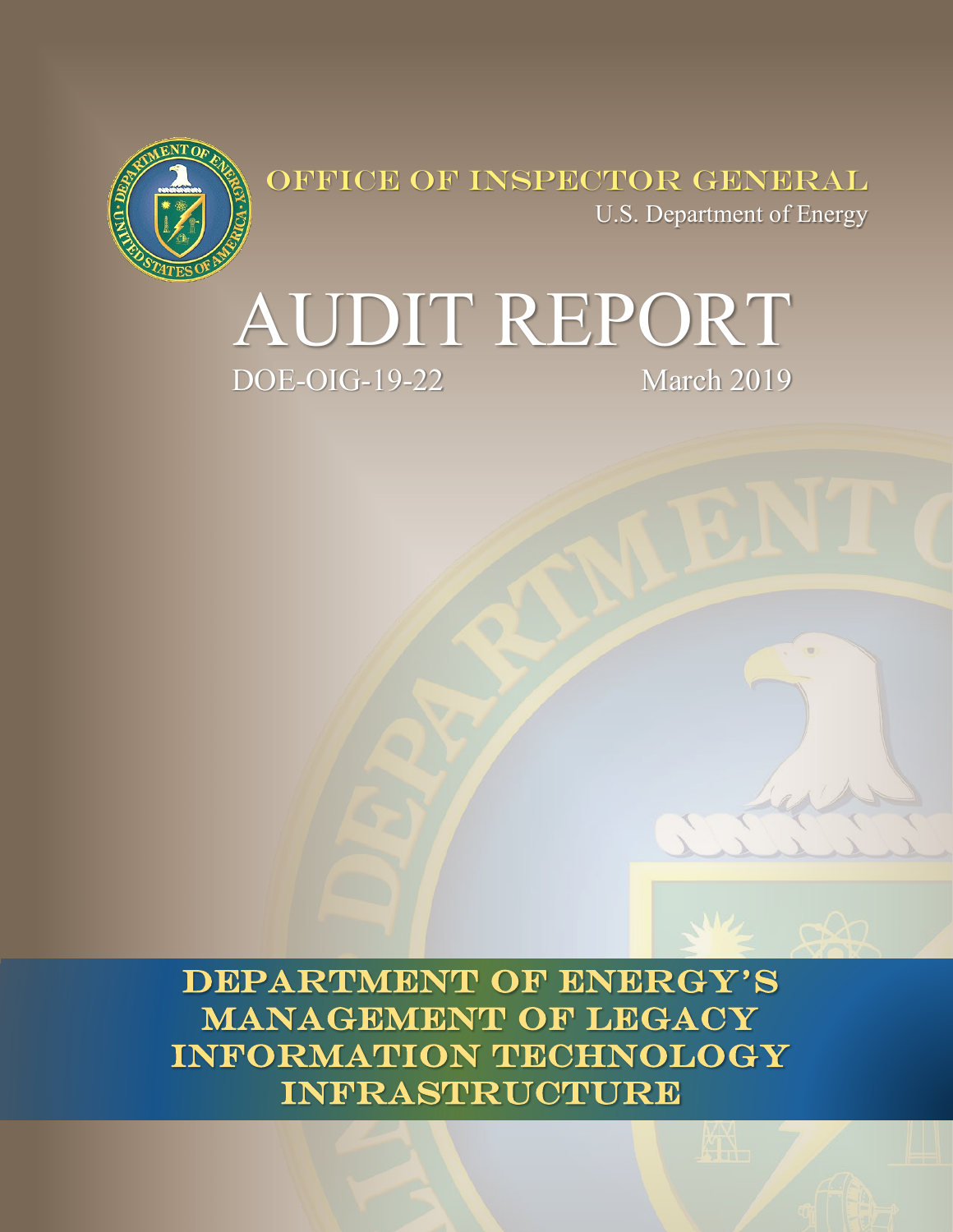

# **Department of Energy**

Washington, DC 20585

March 27, 2019

# MEMORANDUM FOR THE CHIEF INFORMATION OFFICER

Javan B. Jerson

FROM: Sarah B. Nelson Assistant Inspector General for Technology, Financial, and Analytics Office of Inspector General

SUBJECT: INFORMATION: Audit Report on the "Department of Energy's Management of Legacy Information Technology Infrastructure"

# **BACKGROUND**

The Federal Government spends close to \$90 billion annually on information technology (IT) resources. Approximately 80 percent of funds budgeted for IT are dedicated to maintaining legacy IT that is outdated or obsolete. Legacy IT resources are particularly vulnerable to malicious cyber activity and may require additional funding for hardening or support. To address concerns over aging technologies, Congress authorized up to \$500 million to fund the *Modernizing Government Technology Act* that was signed into law in 2017. The law is designed to improve, retire, or replace existing IT; transition legacy systems to commercial cloud computing services; and support efforts to provide adequate risk-based solutions to address evolving threats to information security. In fiscal year 2018, the Department of Energy received \$15 million under the *Modernizing Government Technology Act* to accelerate an enterprise electronic mail migration.

The Department and its contractors operate many types of IT systems and infrastructure to support its diverse missions related to nuclear security, scientific research and development, and environmental management. Prior reviews conducted by the Office of Inspector General have identified weaknesses related to the existence of outdated software and hardware. We initiated this audit to determine whether the Department effectively managed the lifecycle of legacy IT systems and components. Our review focused on the Department's unclassified information systems and did not include industrial control and national security systems.

# RESULTS OF AUDIT

We determined that while actions to manage the lifecycle of unsupported IT systems and components had been taken at the sites reviewed, opportunities for improvement exist. For example, the Department, including contractor-managed locations, had not developed a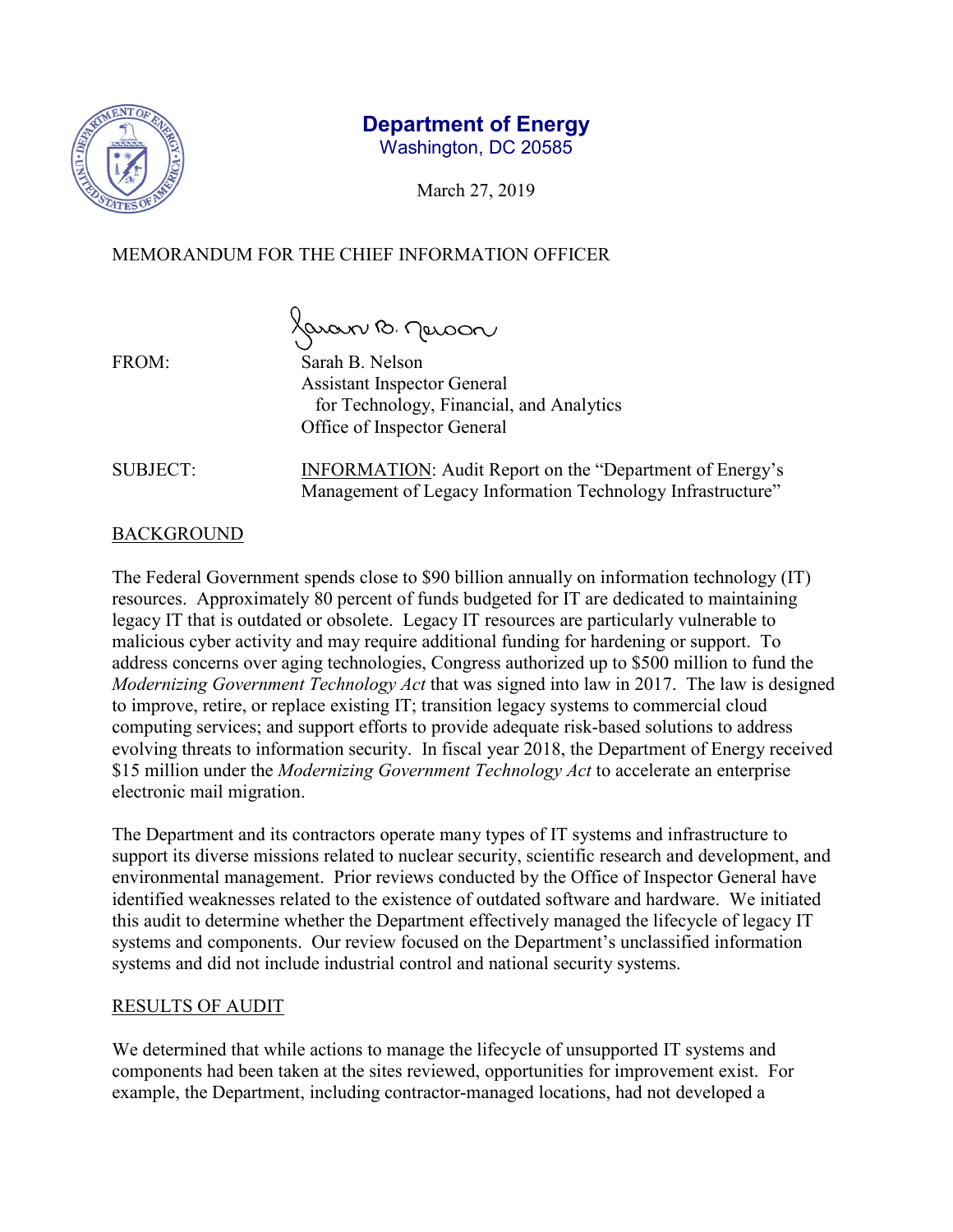comprehensive plan to identify and replace legacy IT. Specifically, we found that the Pacific Northwest National Laboratory, Lawrence Livermore National Laboratory (Livermore), SLAC National Accelerator Laboratory (SLAC), and the Hanford Site had taken actions to identify and reduce legacy systems and components. However, improvements are necessary related to the identification of legacy IT infrastructure, and development and implementation of plans to modernize IT systems and components. Unfortunately, our review of several sites did not reveal any requirements within the Department to identify and eliminate legacy IT; as such, we made a recommendation that, if fully implemented, should improve the Department's management of legacy IT.

#### IDENTIFICATION AND MODERNIZATION OF LEGACY IT

We found that a formal definition for legacy IT resources had not been developed nor had a comprehensive plan to reduce or eliminate legacy IT across the Department been developed and implemented. In the absence of a documented definition, thus ensuring consistency in the identification of legacy IT, officials at the sites reviewed indicated that legacy IT included hardware and software that was no longer supported by the manufacturer. Site officials further noted that they relied upon system owners and system scans to identify legacy IT. While legacy IT typically includes these aforementioned items, not having a documented definition may result in the sites not always including systems incapable of meeting the organizational requirements or those using outdated program languages. Specifically, without a documented definition of legacy IT resources, the Department cannot ensure that it is consistently identifying and accounting for all legacy IT.

While site representatives acknowledged that legacy IT existed at the locations reviewed, none of the locations reviewed had a comprehensive plan for the modernization of legacy IT. In addition, we were unable to quantify the exact amount of legacy IT at each of the sites visited because three of the four sites visited did not track legacy status in their inventory systems. We did find that each of the locations had identified various legacy IT and developed projects to modernize several of those items. However, these projects did not culminate into an overarching plan to reduce or eliminate legacy IT Department-wide. Furthermore, we found that sites were still in the process of implementing those projects. For instance, we found that:

• While Pacific Northwest National Laboratory indicated that it was in the process of implementing several IT modernization projects, including a data center migration, officials stated that they had to manually review an inventory report in response to our audit to identify which items were legacy IT. Although the data center migration project is a positive step in reducing legacy IT, not having an identified inventory of all legacy IT could limit modernization at a site-level. We do credit Pacific Northwest National Laboratory with a reduction in end-of-life servers from 67 percent to 20 percent between March 2017 and July 2018.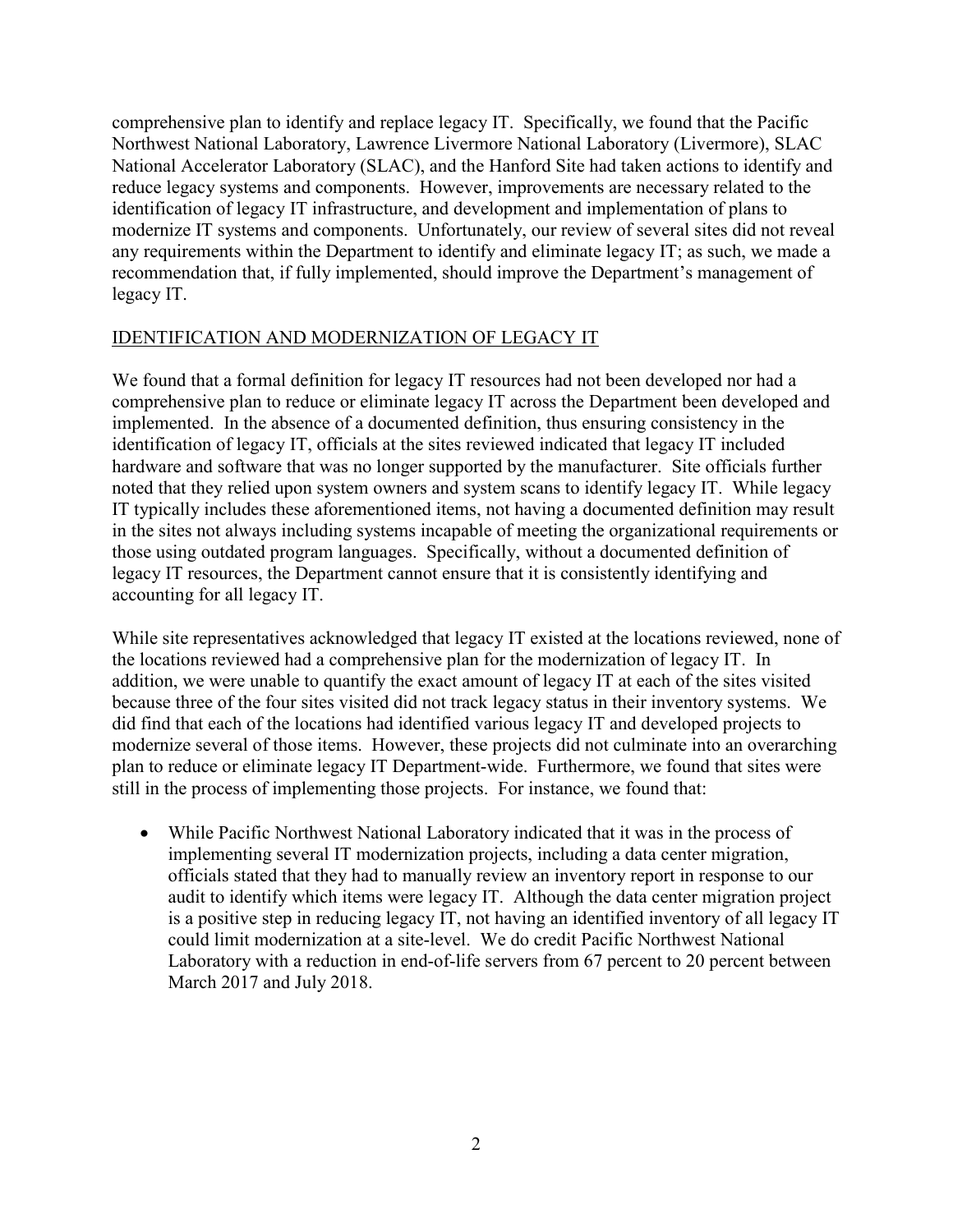- Livermore reported 58 applications, 35 operating systems, and 118 unclassified network devices that were all legacy IT. To its credit, Livermore had six modernization projects ongoing to replace some of these legacy IT applications and operating systems and had plans to replace 45 of the 118 legacy IT network devices by the second quarter of fiscal year 2019. Livermore had already replaced 37 of the 45 at the time of our audit.
- SLAC's system inventory did not always identify legacy IT infrastructure. Specifically, the site's inventory did not identify any applications or operating systems as legacy IT; however, SLAC officials indicated that there were legacy IT systems running at the site, including the previous enterprise resource planning system. Additionally, SLAC's inventory included 2,267 legacy servers and 53 legacy Macintosh workstations. To its credit, SLAC was in the process of retiring its legacy IT enterprise resource planning system. SLAC representatives stated that they will decommission the legacy IT enterprise resource planning system once its database and required pages/tables are fully migrated into the new system, which has already been deployed and put in service. The process is expected to be completed in 2019. Furthermore, we noted that the number of legacy workstations had been reduced. SLAC representatives indicated that they spent approximately \$850,000 each year on a lifecycle management project to modernize hardware at the site with mostly leased hardware.

The actions taken by Pacific Northwest National Laboratory, SLAC, and Livermore were positive steps toward IT modernization. However, without a standard definition to identify legacy IT and a comprehensive plan to replace it, program offices and sites may not be able to fully identify legacy IT and plan for its replacement or modernization.

#### BARRIERS TO MODERNIZATION

Department officials reported several barriers impacting the ability to modernize legacy IT infrastructure, including the availability of funding. In addition, contrary to Office of Management and Budget Circular A-130, *Managing Information as a Strategic Resource*, the Department's Office of the Chief Information Officer had not developed processes and policies to phase out, as rapidly as possible, all unsupported information systems and system components. As such, we found that the lack of Department requirements potentially created a barrier for reducing or eliminating legacy IT. Specifically, without requirements, funding that might be available could potentially be used for other projects that have set deadlines.

Each of the four sites visited consistently indicated that funding was an issue. For instance, the Richland Operations Office's infrastructure and site services contractor at the Hanford Site reported nearly \$10.2 million in unfunded priorities. As of June 30, 2018, only 3 of 18 items, an estimated \$1.8 million in project costs, had been funded and a fourth was partially funded. In addition, while Livermore was able to fund a majority of its modernization projects, four projects planned for fiscal year 2018 were placed on hold due to funding restrictions. Additionally, SLAC officials stated that for a 5-year lifecycle, legacy IT equipment replacement would require \$1.5 million above the current budget that covers the existing leases.

Although sites reported funding as an issue, the Department may not have taken full advantage of the *Modernizing Government Technology Act*, which authorized funding to assist in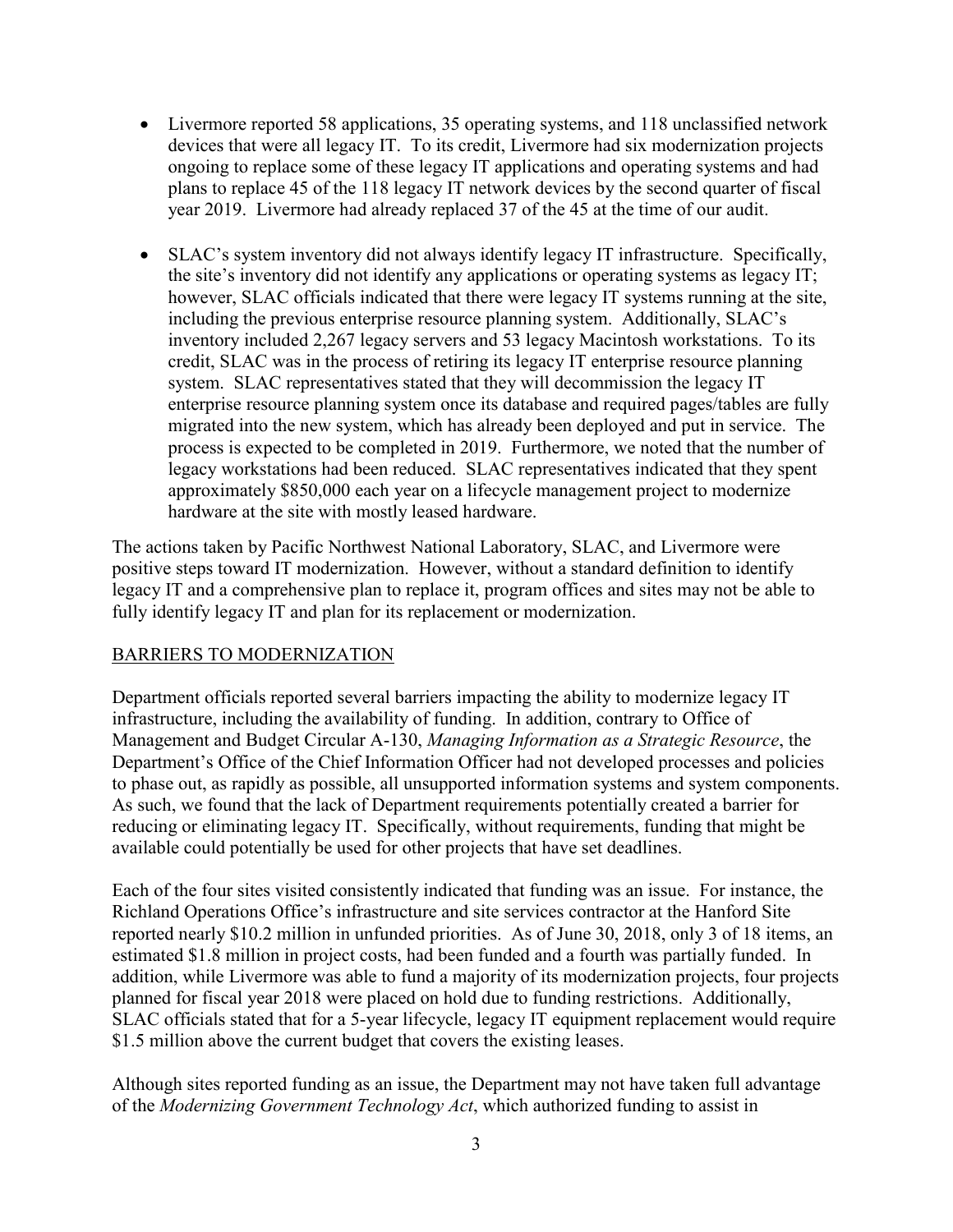modernizing Federal IT to mitigate current risks and accelerate the acquisition and deployment of modernized IT solutions by addressing impediments in the areas of funding, development, and acquisition practices. The *Modernizing Government Technology Act* required agencies to articulate funding requests that include a strong business case, technical design, procurement strategy, and program management, thereby potentially assisting some of the sites reviewed to achieve their goals.

# IMPACT

If the Department continues to operate legacy IT systems and system components, there is an increased level of operational risk, including maintenance costs, and may lead to an inability to meet mission requirements. In addition, there is an increased level of security risks, including the inability to use current cybersecurity best practices, such as data encryption and multi-factor authentication, making these systems particularly vulnerable to malicious cyber activity. The continued use of unsupported IT is especially concerning in light of the Department's July 2013 cybersecurity breach. The Special Report on the *Department of Energy's July 2013 Cyber Security Breach* (DOE/IG-0900, December 2013) following the breach found that it had been caused, in part, by a failure to assign the appropriate level of urgency to replacing end-of-life systems. In addition, the Department had not taken appropriate action to remediate known vulnerabilities through patching, system enhancements, or upgrades.

### RECOMMENDATION

We have reported on various concerns related to legacy IT resources over the years, ranging from security over outdated software to implementing new information systems to replace aging systems. To continue to improve activities related to the Department's management of legacy IT, we recommend that the Department's Chief Information Officer, in coordination with Department elements, including the National Nuclear Security Administration:

1. Develop policies and procedures to ensure unsupported IT systems and system components be phased out as rapidly as possible, including defining the resources that should be considered legacy IT and establishing a comprehensive plan to replace legacy IT across the Department to include its contractors.

# MANAGEMENT RESPONSE

Management concurred with the report's recommendation and commented that corrective actions were ongoing to address the issues identified in the report. Management indicated that it was in the process of finalizing a memorandum to address IT asset management, including IT legacy and other enterprise considerations.

#### AUDITOR COMMENTS

Management's comments and planned actions were responsive to our recommendation. Management's comments are included in Attachment 3.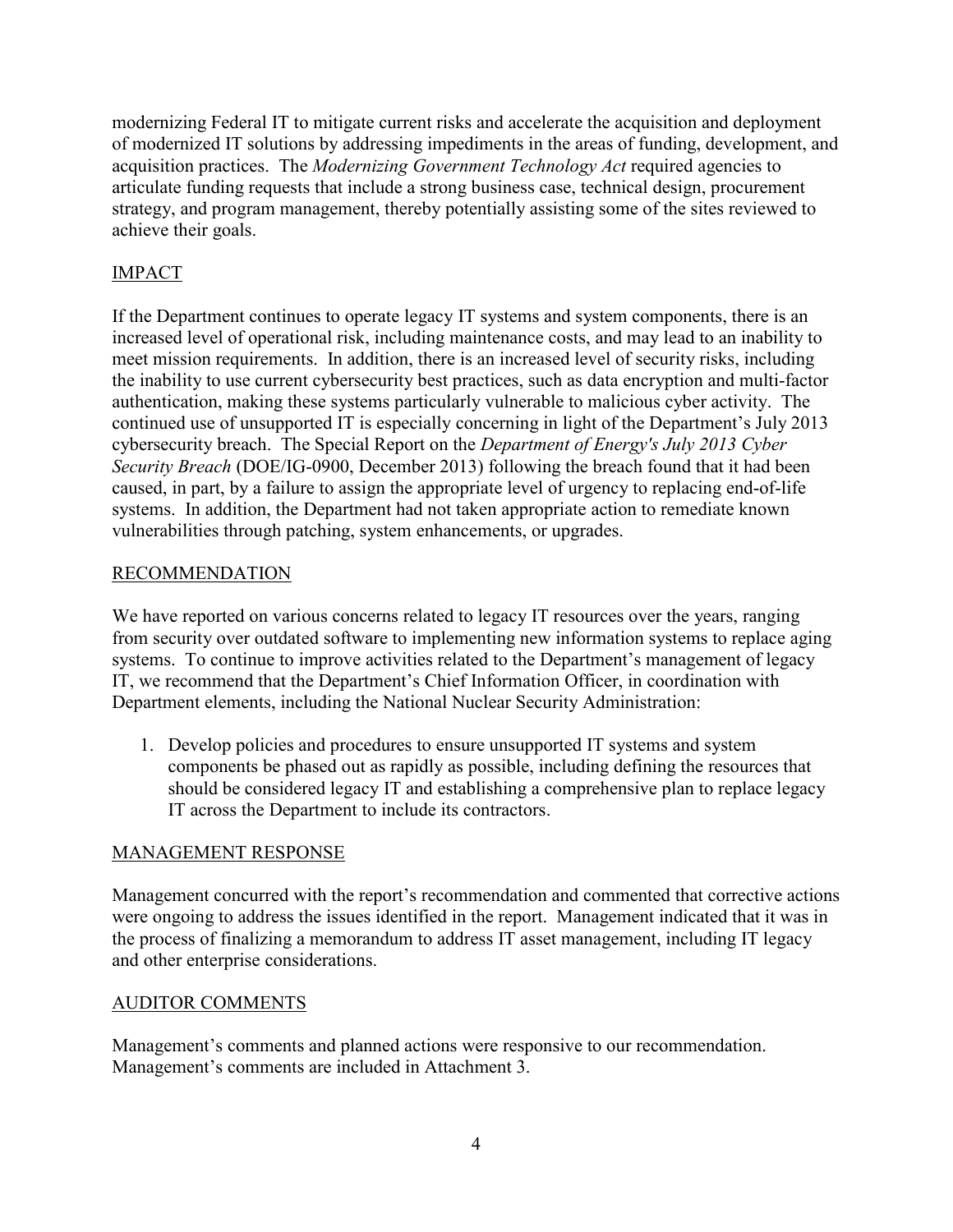Attachments

cc: Deputy Secretary Chief of Staff Assistant Secretary for Environmental Management Administrator, National Nuclear Security Administration Deputy Director, Office of Science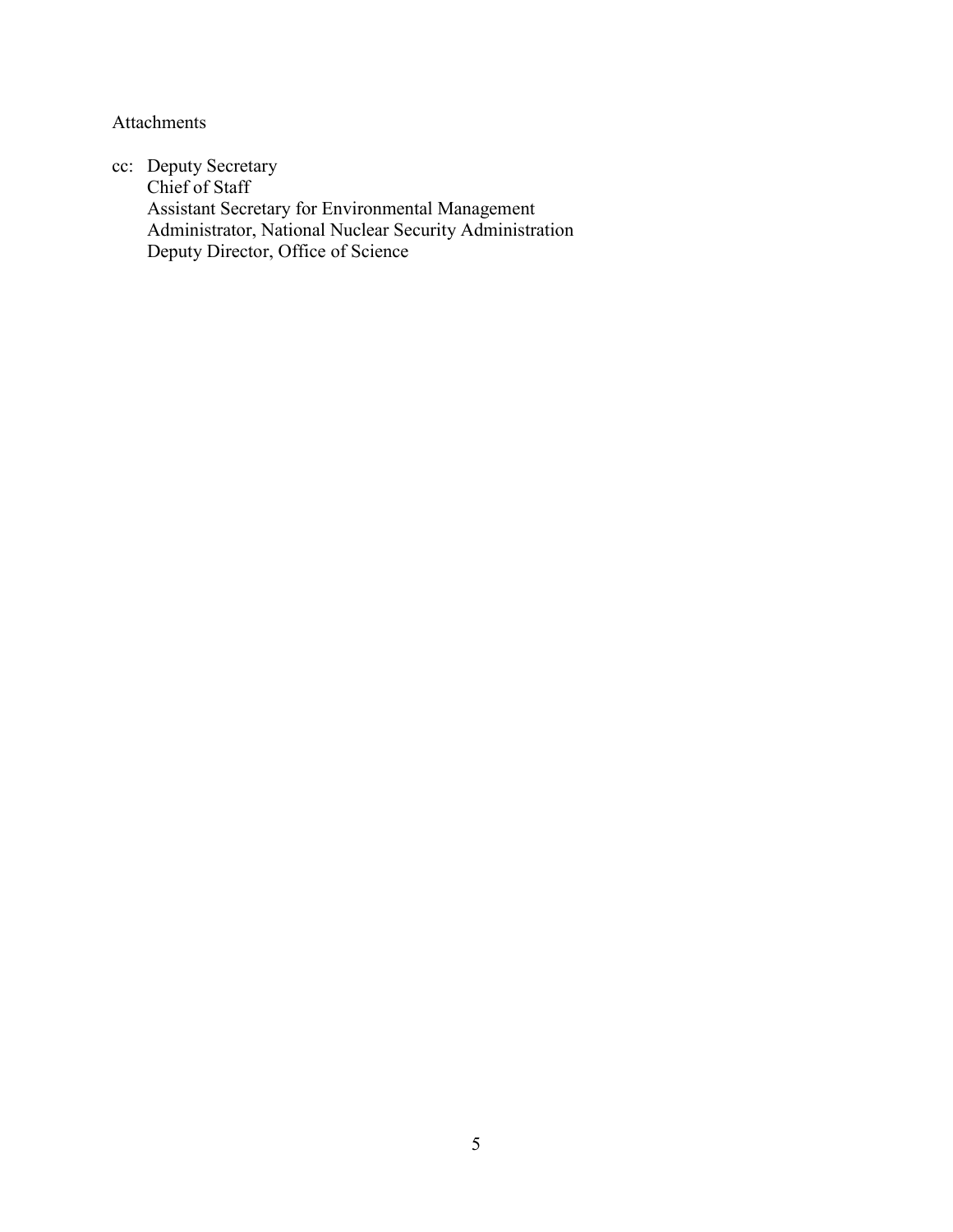# **OBJECTIVE, SCOPE, AND METHODOLOGY**

### **OBJECTIVE**

We conducted this audit to determine whether the Department of Energy effectively managed the lifecycle of legacy information technology (IT) systems and components.

### SCOPE

The audit was performed between February 2018 and March 2019. We conducted work at Department Headquarters in Washington, DC, and Germantown, Maryland; Richland Operations Office in Richland, Washington; Pacific Northwest National Laboratory in Richland, Washington; Lawrence Livermore National Laboratory in Livermore, California; and SLAC National Accelerator Laboratory in Menlo Park, California. The review was limited to evaluating whether the Department effectively managed the lifecycle of legacy IT. Our test work did not include the Federal Energy Regulatory Commission or the Power Marketing Administrations. The audit was conducted under Office of Inspector General project number A18TG015.

#### **METHODOLOGY**

To accomplish the objective, we:

- Reviewed applicable laws and regulations;
- Reviewed applicable standards and guidance issued by the Department, including the Department's Office of the Chief Information Officer;
- Reviewed prior reports issued by the Office of Inspector General and Government Accountability Office;
- Held discussions with Federal and contractor officials and personnel from Department Headquarters and the sites reviewed related to management of legacy IT, including representatives from the Office of the Chief Information Officer;
- Determined whether sites identified legacy IT, developed modernization plans, and made progress with respect to those plans; and
- Reviewed documents, such as IT inventories and modernization plans, related to unsupported information technology systems and components.

We conducted this audit in accordance with generally accepted Government auditing standards. Those standards require that we plan and perform the audit to obtain sufficient, appropriate evidence to provide a reasonable basis for our findings and conclusions based on our audit objective. We believe that the evidence obtained provides a reasonable basis for our findings and conclusion based on our objective. Accordingly, we assessed significant internal controls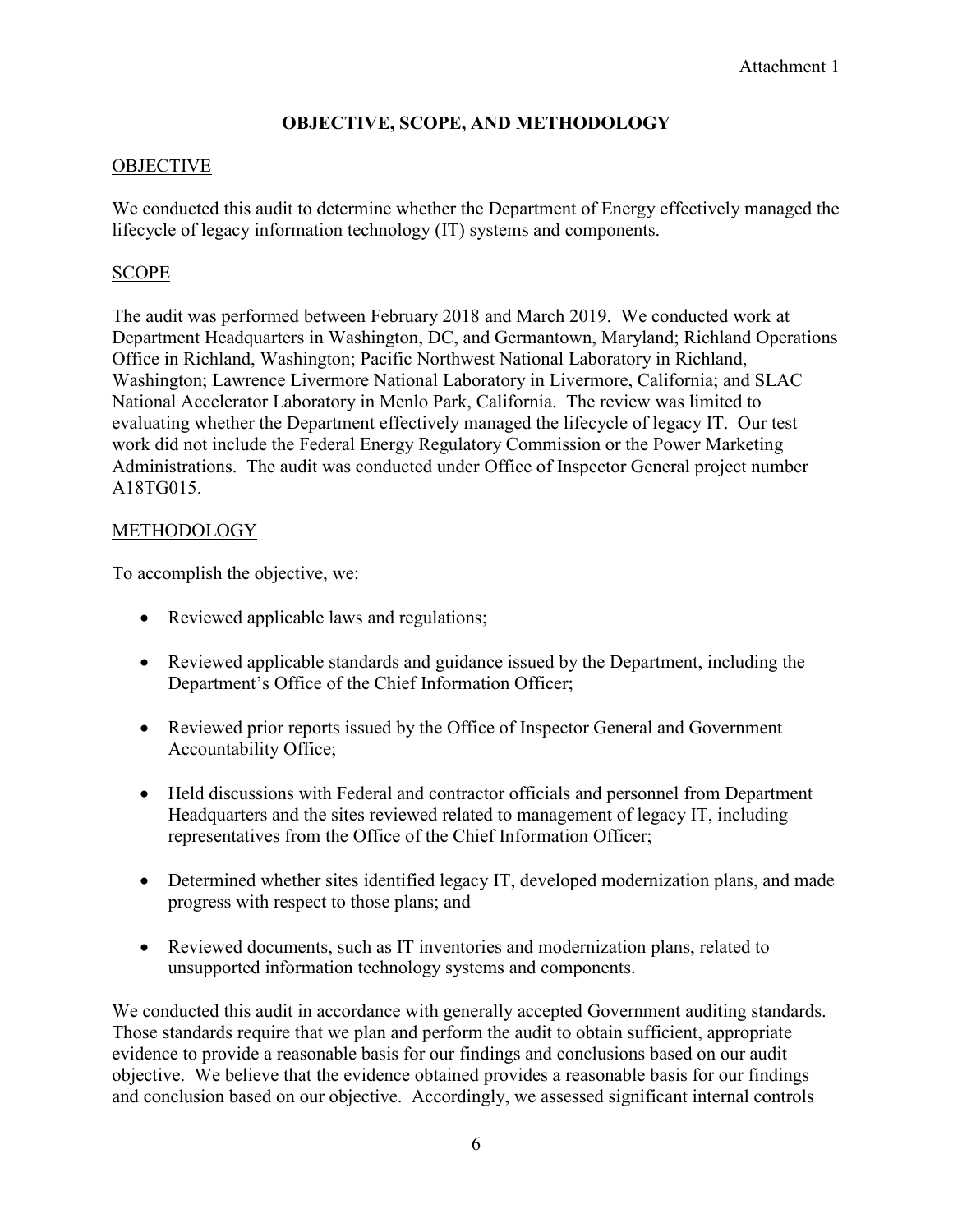and compliance with laws and regulations to the extent necessary to satisfy the audit objective. In particular, we assessed the Department's implementation of the *GPRA Modernization Act of 2010* and determined that it had established performance measures and/or goals related to management and performance. Because our review was limited, it would not have necessarily disclosed all internal control deficiencies that may have existed at the time of our audit. We did not rely on computer-processed data to satisfy our objective.

Management waived an exit conference on March 15, 2019.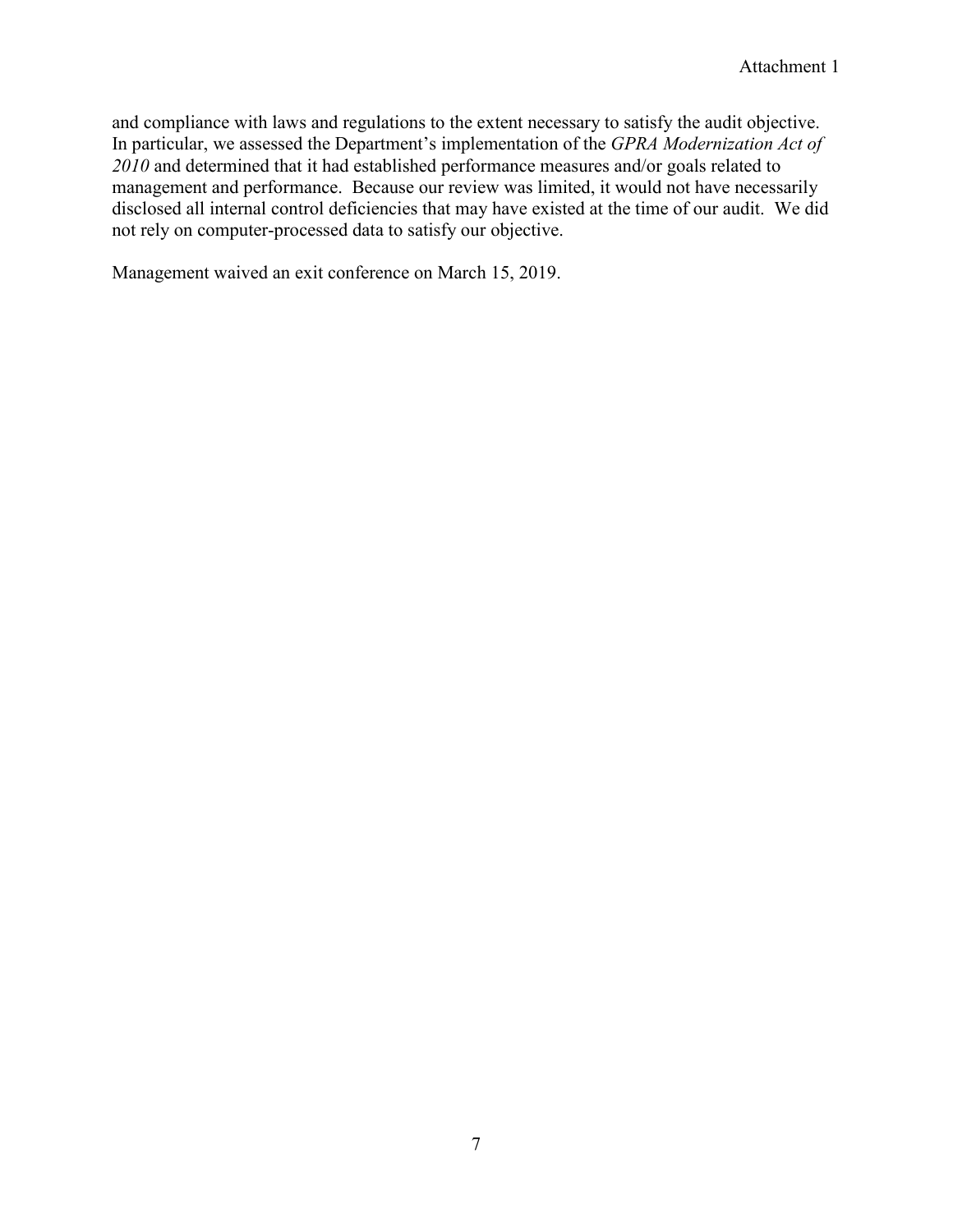# **RELATED REPORTS**

#### **Office of Inspector General**

- Evaluation Report on *[The Department of Energy's Unclassified Cybersecurity Program –](https://www.energy.gov/ig/downloads/evaluation-report-doe-oig-19-01) [2018](https://www.energy.gov/ig/downloads/evaluation-report-doe-oig-19-01)* (DOE-OIG-19-01, October 2018). The Office of Inspector General found that at least 10 locations continued to use software on workstations and servers that were missing security patches or were no longer supported by the vendor. While we identified weaknesses at each of the 10 locations, a number of them had either documented the acceptance of risk or had developed corrective action plans with respect to the vulnerabilities identified.
- Evaluation Report on *[The Department of Energy's Unclassified Cybersecurity Program –](https://www.energy.gov/ig/downloads/evaluation-report-doe-oig-18-01) [2017](https://www.energy.gov/ig/downloads/evaluation-report-doe-oig-18-01)* (DOE-OIG-18-01, October 2017). The Office of Inspector General found that two locations were running applications that the vendor no longer supported. For example, at one site, the Office of Inspector General identified at least 14 servers operating unsupported software applications related to financial management. The review also noted that sites had not appropriately documented and/or accepted the risks of operating the unsupported applications.
- Evaluation Report on *[The Department of Energy's Unclassified Cybersecurity Program –](https://www.energy.gov/ig/downloads/evaluation-report-doe-oig-17-01) [2016](https://www.energy.gov/ig/downloads/evaluation-report-doe-oig-17-01)* (DOE-OIG-17-01, October 2016). The Office of Inspector General found that four locations were running applications that the vendor no longer supported. For instance, at one site, the Office of Inspector General identified at least five unsupported software applications. In addition, one site was running unsupported client applications on more than half of the workstations tested.
- Audit Report on *[The Energy Information Administration's Information Technology](https://www.energy.gov/ig/downloads/audit-report-doe-oig-16-04)  [Program](https://www.energy.gov/ig/downloads/audit-report-doe-oig-16-04)* (DOE-OIG-16-04, November 2015). The audit found that numerous cybersecurity weaknesses existed. In some instance, the Energy Information Administration used software that was no longer supported by the vendor, leaving potential vulnerabilities unmitigated.

#### **Government Accountability Office**

• *[INFORMATION TECHNOLOGY: Federal Agencies Need to Address Aging Legacy](https://www.gao.gov/products/GAO-16-468)  [Systems](https://www.gao.gov/products/GAO-16-468)* (GAO-16-468, May 2016). The Government Accountability Office found that the Federal Government spends more than \$80 billion on information technology, with about 75 percent spent on operating and maintaining legacy information technology systems. The Government Accountability Office recommended that the Department of Energy identify and plan to modernize or replace legacy systems as needed.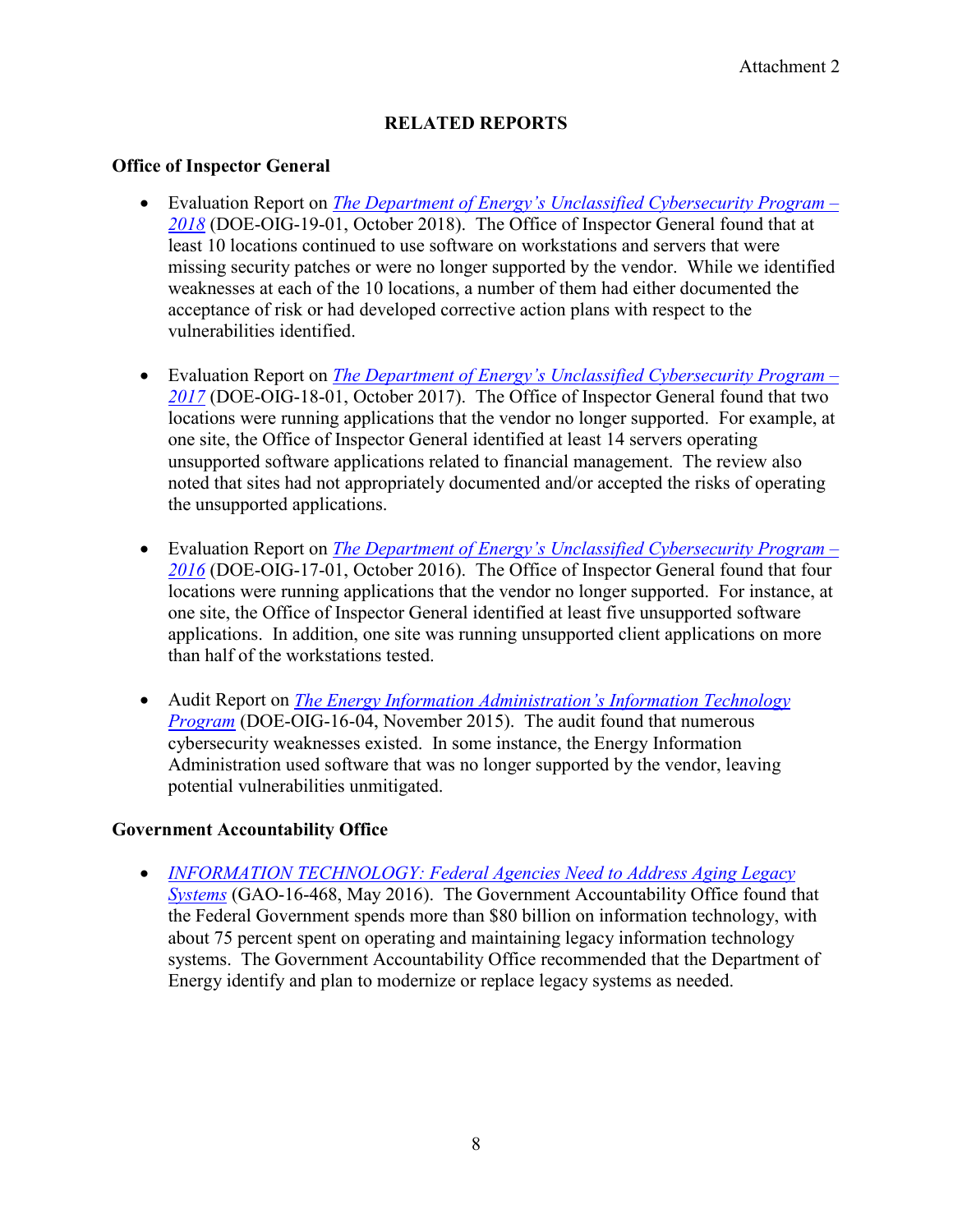#### **MANAGEMENT COMMENTS**



**Department of Energy** Washington, DC 20585

March 13, 2019

#### MEMORANDUM FOR TERI L. DONALDSON **INSPECTOR GENERAL**

| FROM: | STEPHEN (MAX) EVERETT     |
|-------|---------------------------|
|       | CHIEF INFORMATION OFFICER |

SUBJECT: Inspector General's Draft Report on "Department of Energy's Management and Use of Legacy Information Technology Infrastructure (Job Code A18TG015)"

Thank you for the opportunity to comment on the Draft Evaluation Report, "Department of Energy's Management and Use of Legacy Information Technology Infrastructure". The Department, including the National Nuclear Security Administration, understands the importance of phasing out unsupported IT systems and system components as rapidly as possible.

DOE concurs with the recommended path forward. Details are in the attached enclosure.

If you have any questions or need additional information, please contact Ms. Pamela Isom, Deputy CIO for Architecture, Engineering, and Technology & Innovation at 202-287- $1450.$ 

Sincerely

 $Z^{\text{AA}}$ 

Stephen (Max) Everett Chief Information Officer

Enclosure

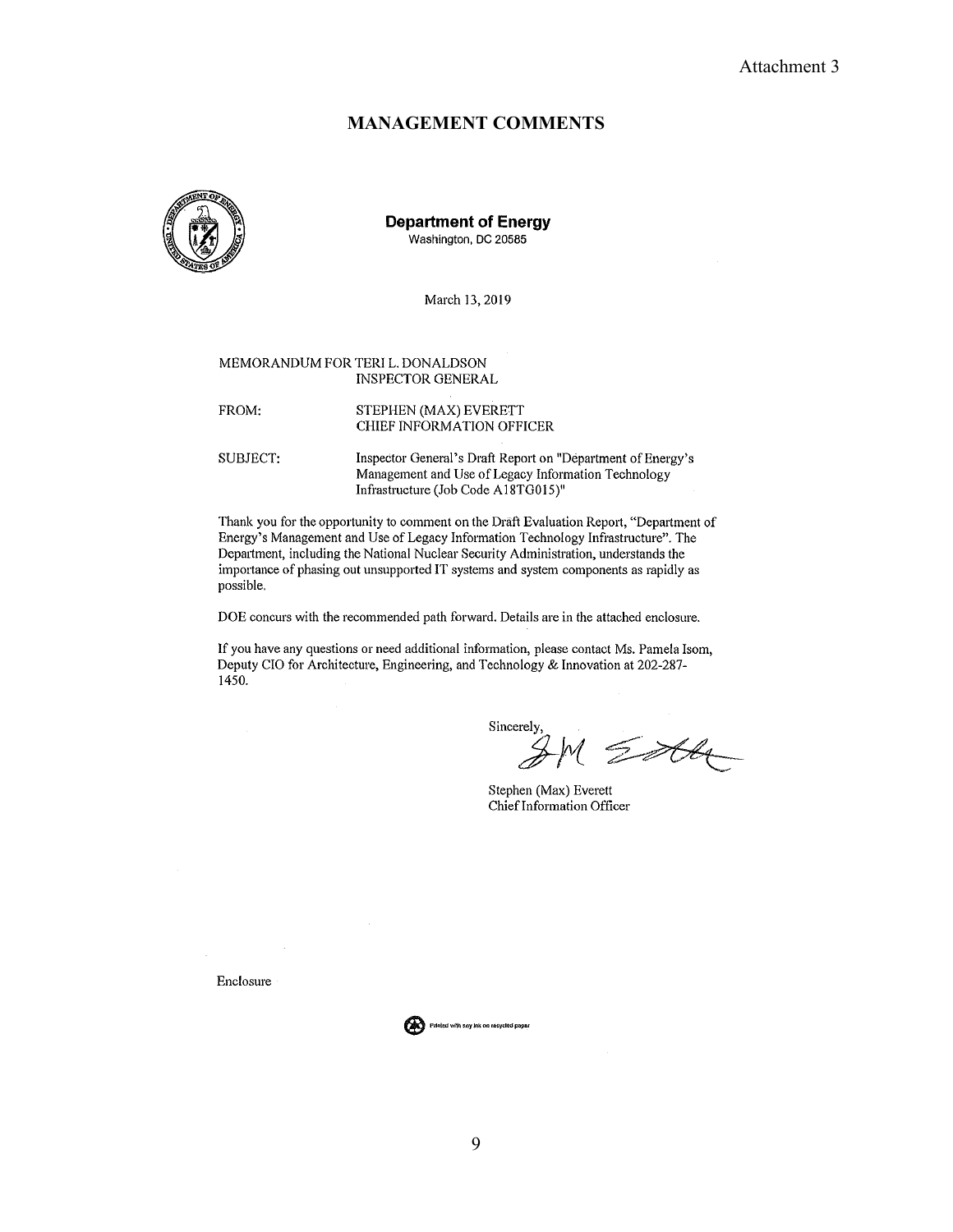#### MANAGEMENT RESPONSE **IG Draft Report** Department of Energy's Management of Legacy Information Technology Infrastructure (Job Code A18TG015)

Recommendation: The Department's Chief Information Officer, in coordination with Department elements, including the National Nuclear Security Administration, should Develop policies and procedures to ensure unsupported IT systems and system components be phased out as rapidly as possible, including defining the resources that should be considered legacy IT and establishing a comprehensive plan to replace legacy IT across the Department to include its contractors.

#### Response: Concur

The Deputy CIO for Architecture, Engineering, and Technology & Innovation (IM50) has initiated a memorandum through the Enterprise Architecture governance process, to document the current state, future state, and a three year technology roadmap for the Department. The memorandum addresses IT asset management, including IT legacy, and other enterprise architectural considerations. The memorandum is pending Departmental review and approval.

**Estimated Completion Date: September 30, 2019**